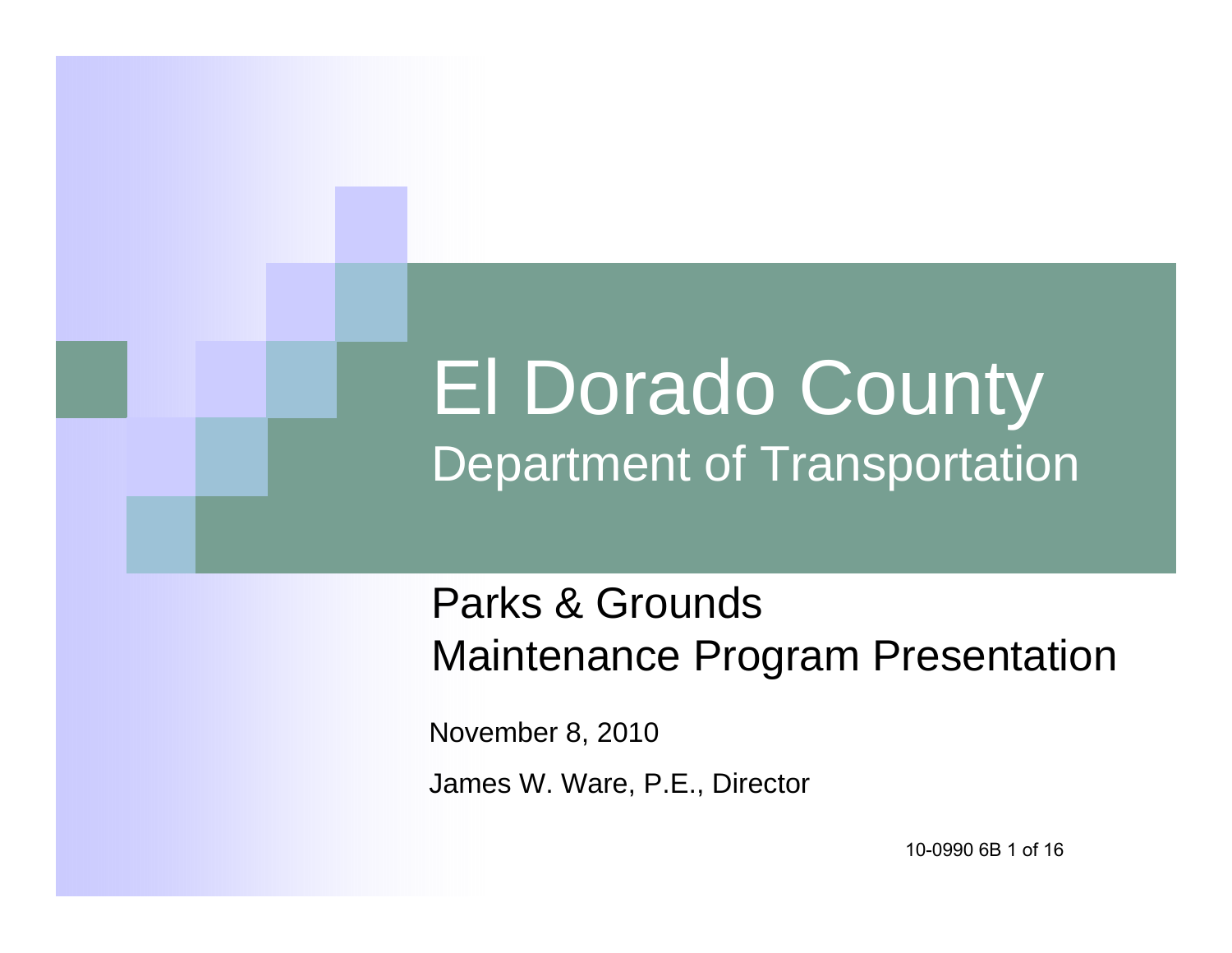# Grounds Maintenance



Building B

- $\mathcal{C}^{\mathcal{A}}$ The area of responsibility includes both the West Slope and Tahoe Basin
- **Tale**  Grounds Unit consists of five (5) permanent staff members
	- Supv Grounds Maint Wkr (1)
	- $\Box$ Sr Grounds Maint Wkr (4)
	- $\Box$ Extra Help (1)
- $\mathcal{C}^{\mathcal{A}}$  Routine maintenance responsibilities of 73 separate facilities include:
	- **Cemeteries**
	- □ Facility Grounds
	- $\Box$ Parks & Trails
- П Additional assignments include the above sites and the County owned "Real Property" sites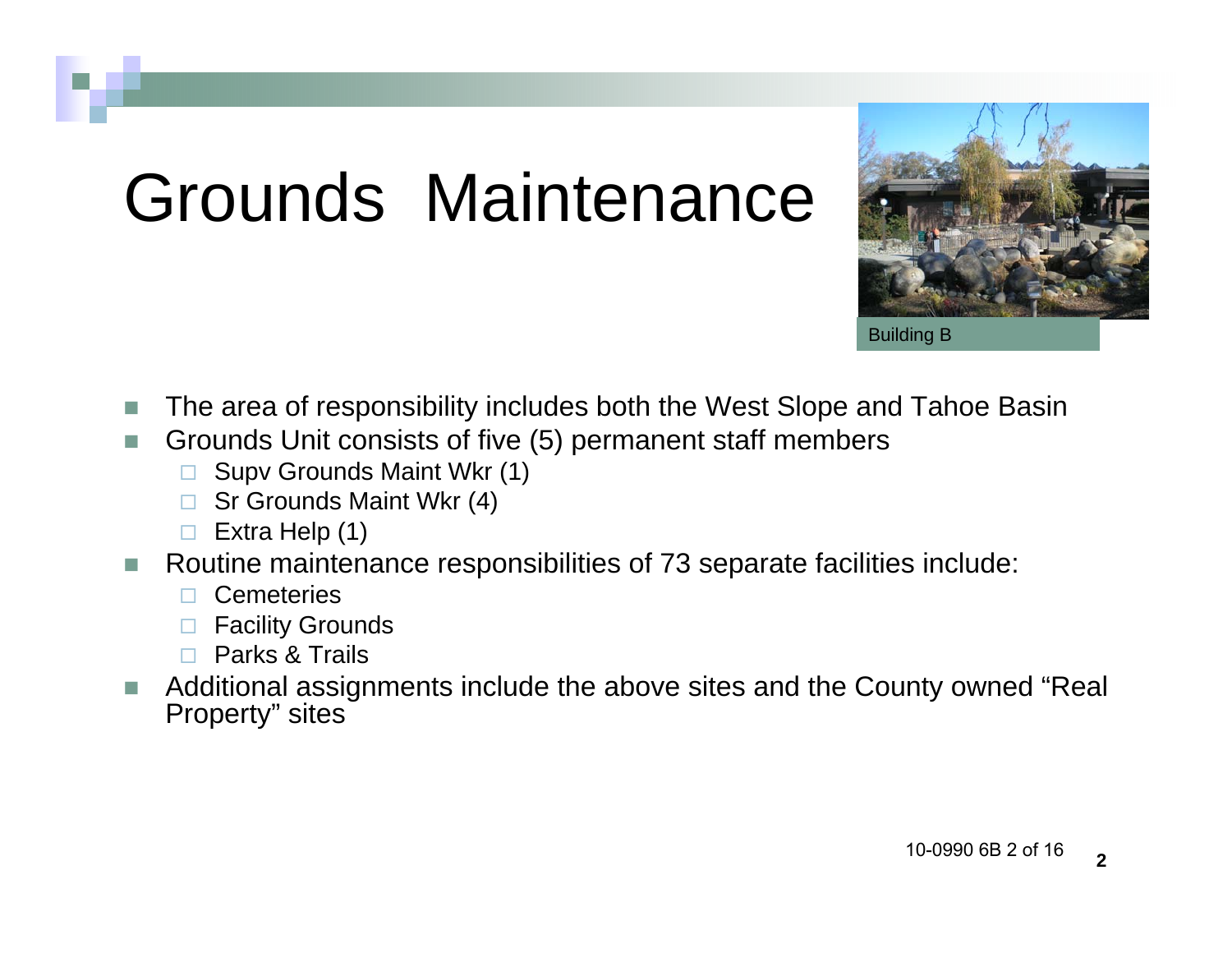# Grounds Crew



Henningsen Lotus Park

- The existing crew (including the supervisor and any extra help staff) schedules routine activities that create up to six (6) defined crews utilizing the following additional staff.
	- Inmate worker from the County Jail on Mondays, Wednesdays, and Fridays
	- Work program workers on Tuesday and Thursday
	- Growlersburg inmate crews for large projects
- F Schedules are created to address the routine responsibilities
- $\mathbb{R}^n$  Additional requests are addressed with schedules being adjusted as needed.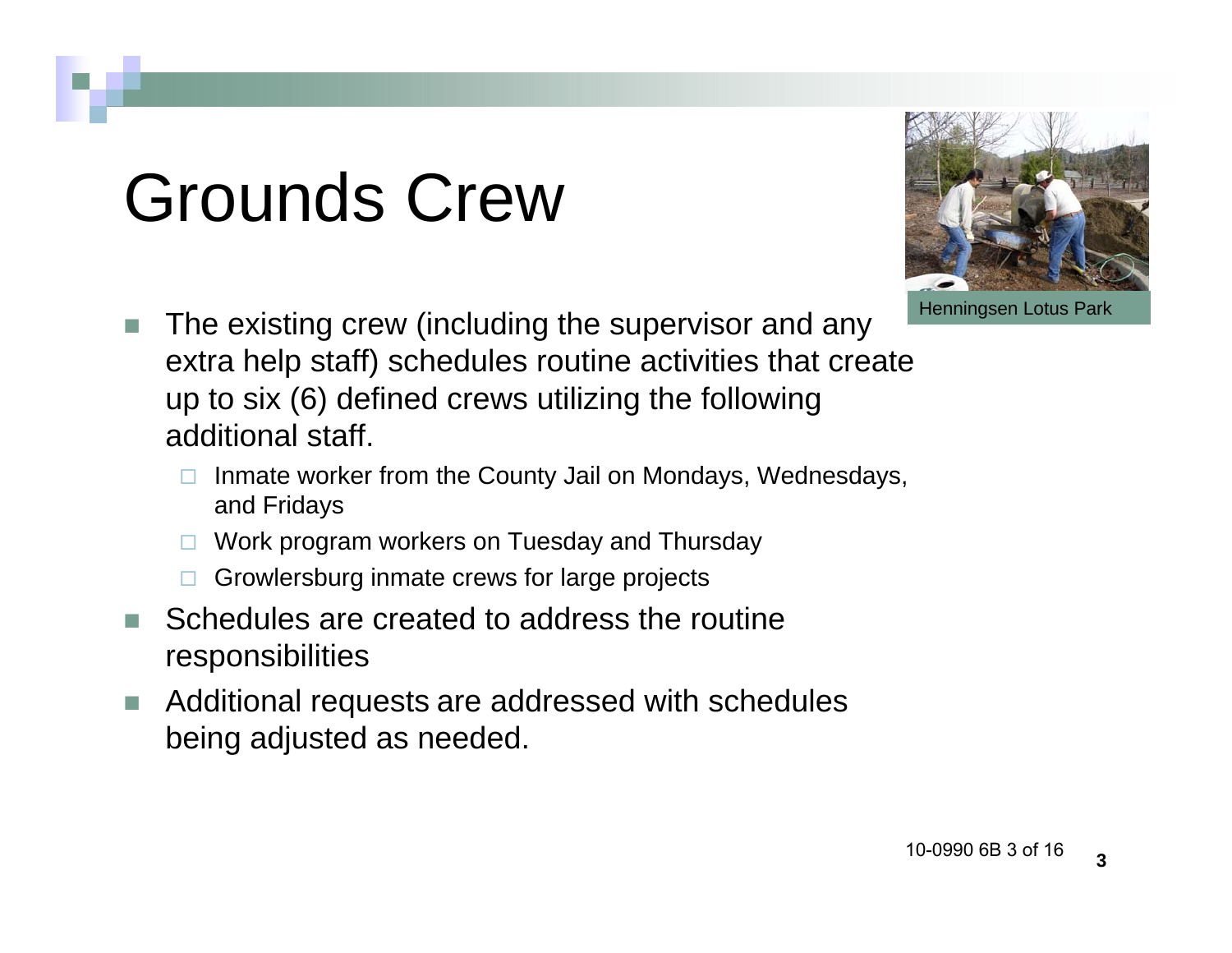# Grounds Routine Schedule

- Includes the following County owned facilities
	- **□ Cemeteries □ Facility Grounds** Parks  $\square$  Trails

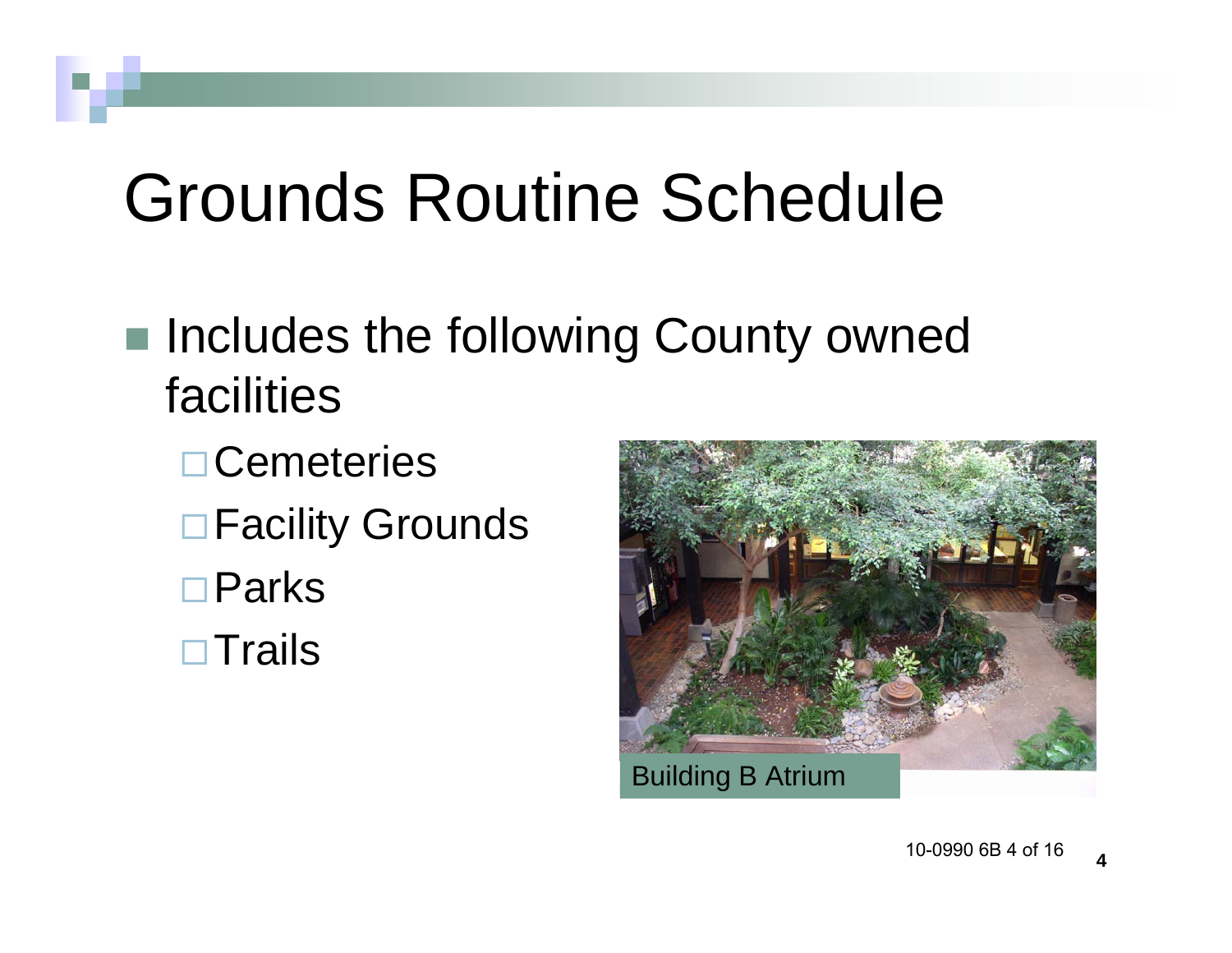# Cemetery Overview



Placerville Union Cemetery

- There are currently eighteen (18) County Operated Cemeteries with a combined:  $\Box$  Twelve thousand (12,000) total burial plots
	- utilized
	- $\Box$  Four thousand (4,000) plots available
- County over-sight and maintenance is mandated by the following codes: California State Health and Safety Code Sections 8115 and 813 California Military and Veteran's Code Sections 960-962 El Dorado County Section 8.20.030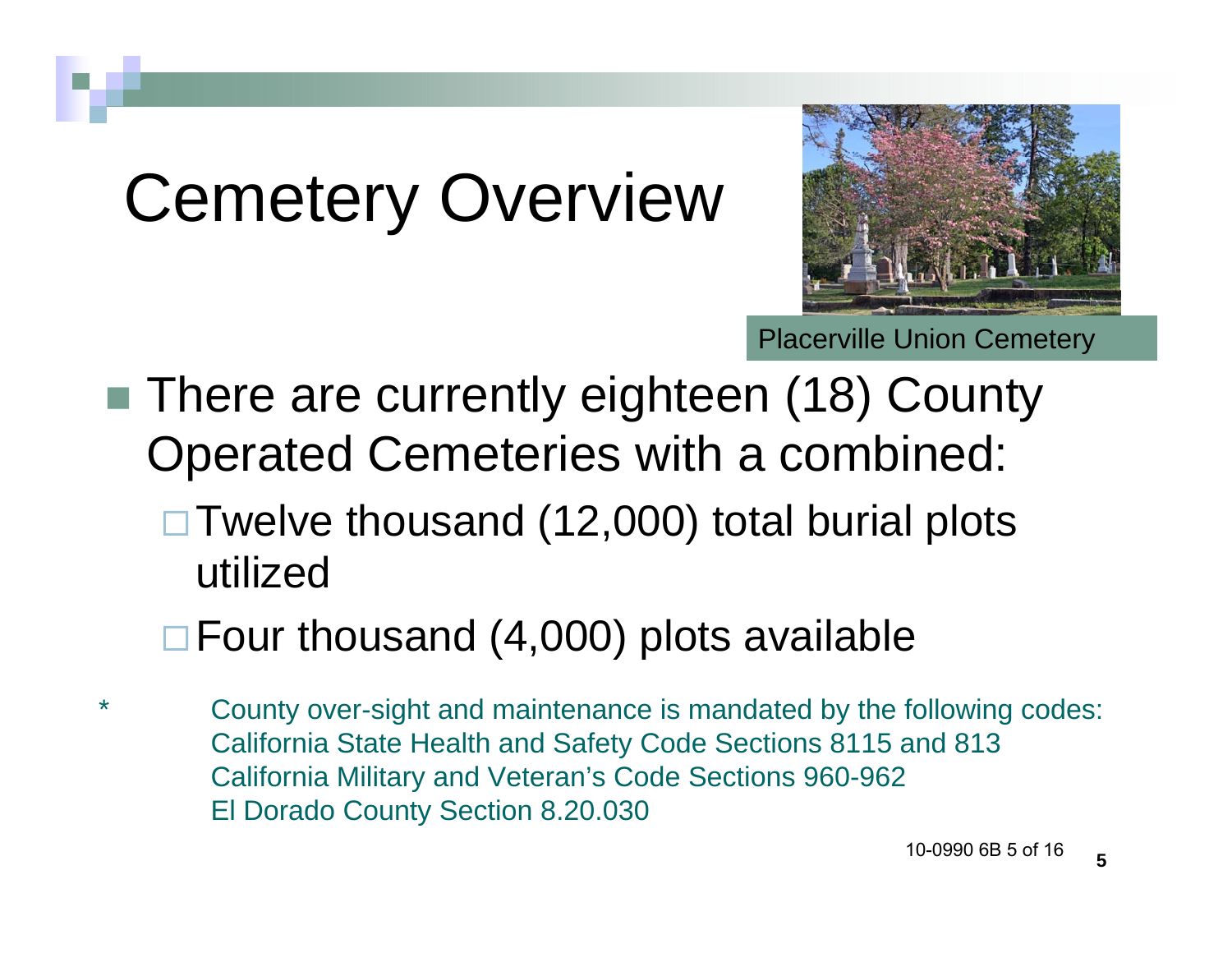# Cemetery Responsibility



Placerville Union **Cemetery** 



Georgetown Pioneer **Cemetery** 

Maintain

- **□ Tree work, mow, weed eat, leaf cleanup,** chipping, trash collection, herbicide spraying
- Repair
	- □ Roadway, sidewalk, fence, gate, monument/marker (repair/resetting) on site
- Upgrades are not being done except to comply with law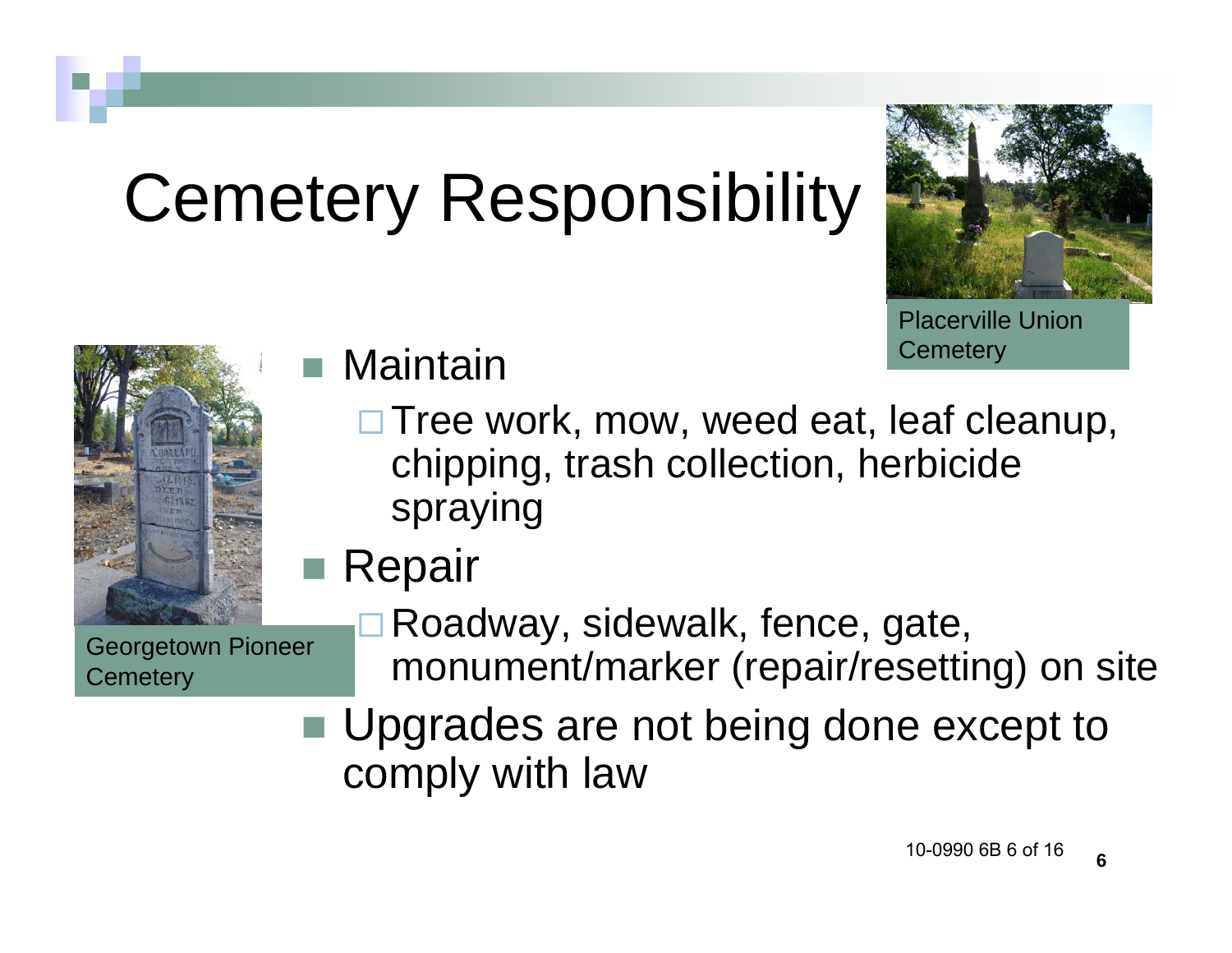### Facility Overview & Responsibility

### ■ 45 County owned facilities

### ■ Maintains and repairs

- $\Box$  Drinking water systems, irrigation systems, tree/brush work, seasonal plantings, fertilization, mowing, edging, blowing, trash collection, herbicide/pesticide spraying, stenciling drainage inlets, roadway, parking lots, drainage system, sidewalk, fence, gates, public restroom cleaning, snow/ice removal (as needed on west slope), fixed structures (BBQs, picnic tables, bollards, etc)
- County maintenance of restroom facilities is mandated by the California Health and Safety Code 118500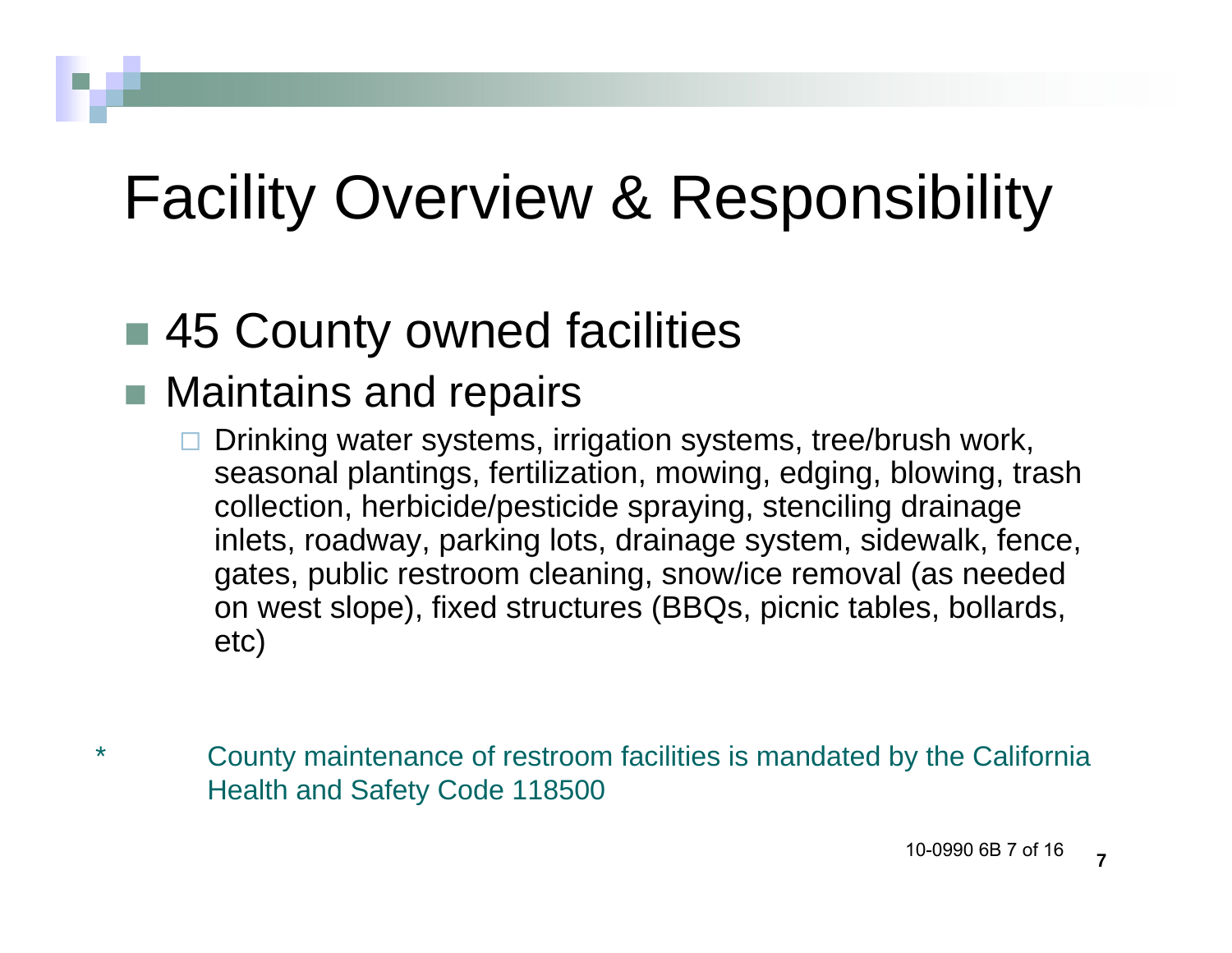### Parks

| <b>Active Parks</b>      | <b>Distance</b><br>from Office | Area     |
|--------------------------|--------------------------------|----------|
| <b>Bradford Park</b>     | 8.1 Miles                      | 5 acres  |
| Chili Bar                | 4.5 Miles                      | 14 acres |
| <b>Pioneer Park</b>      | 15.8                           | 21 acres |
| Henningsen Lotus Park    | 14.2 Miles                     | 51 acres |
| <b>Walker Ball Field</b> | 0.3 Miles                      | 3 acres  |





| <b>Undeveloped</b><br><b>Parks</b> | <b>Distance</b><br>from Office | Area     |
|------------------------------------|--------------------------------|----------|
| <b>Pollock Pines</b>               | 15 Miles                       | 26 acres |
| <b>Bass Lake</b>                   | 16 Miles                       | 42 acres |

County maintenance of restroom facilities is mandated by the California Health and Safety Code 118500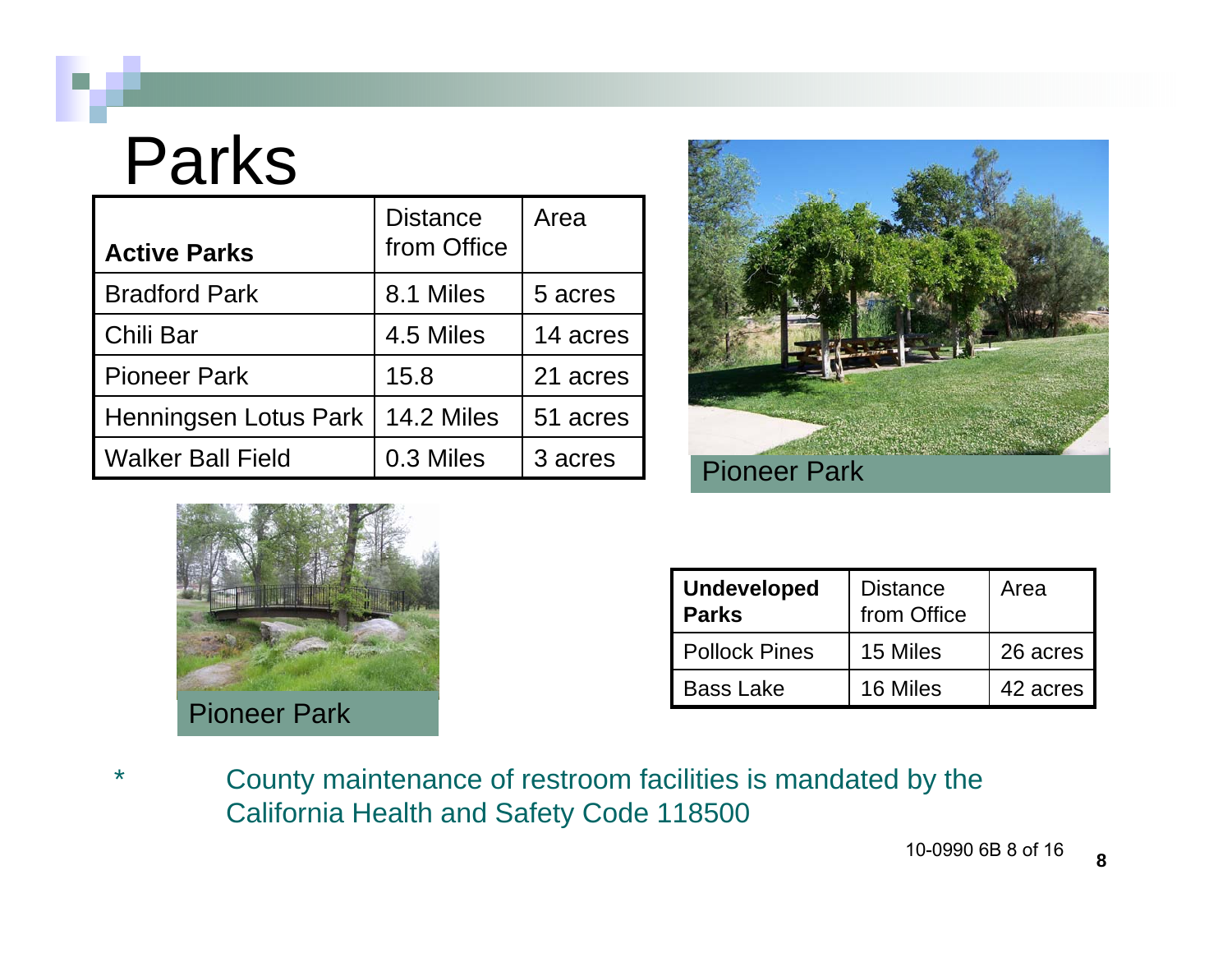## Park Amenities

#### **Pioneer Park**

- ■Little League Field
- Softball Field
- Soccer in Outfields
- Equestrian Facilities
- Disc Golf Course
- ■Community Center
- ■Basketball Court
- ■Parking lot

#### **Henningsen Lotus Park**

- ■2 Soccer Fields
- Softball and little league field with lights
- ■<sup>1/2</sup> mile exercise loop
- Boat launching area
- Pavilion and restroom facilities
- ■Parking lot



#### Pioneer Park

#### **Bradford Park**

- Soccer Field
- Playground
- Picnic Area
- Restroom Facilities
- ■Parking lot

#### **Chili Bar**

- ■Rafting launching area
- ■**Parking**
- **Walker Ball Fields**
- Softball and little league fields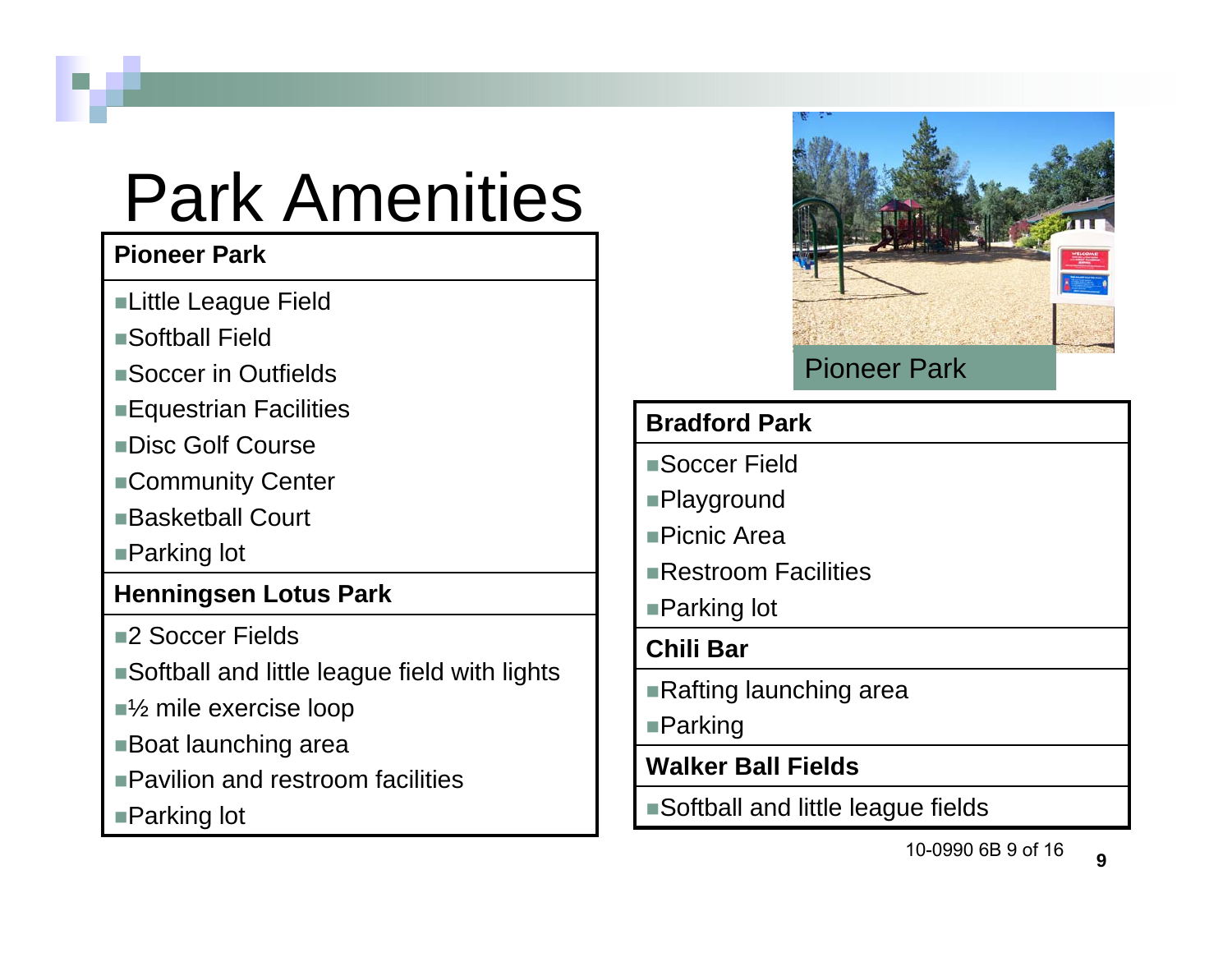## **Trails**

### **El Dorado Trail** (within EDC's jurisdiction)

■Nine (9) developed miles

- Missouri Flat Road to Forni Road
- □ Jacquier Road to Camino Heights
- SPTC Corridor undeveloped trail
	- Sacramento County Line to Missouri Flat Road



Missouri Flat Trail

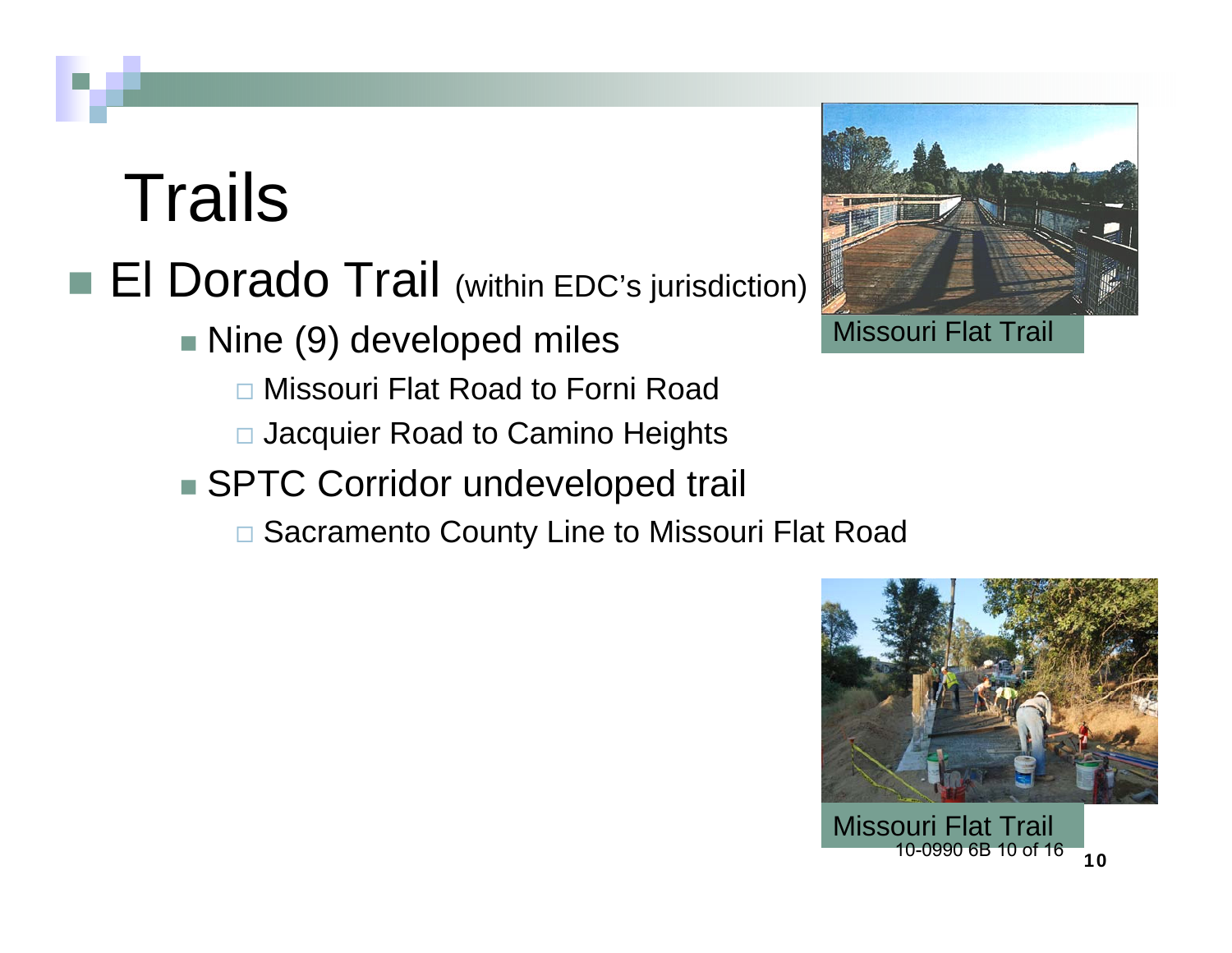# Parks & Trails Responsibility

- Maintains and repairs (all applicable items at each site):
	- **□ Drinking water systems, irrigation systems, tree/brush** work, seasonal plantings, fertilization, mowing, edging, blowing, trash collection, doggie wag bags, herbicide/pesticide spraying, drainage maintenance, stenciling drainage inlets, parking lots, public restroom cleaning, fixed structures (BBQs, picnic tables, bollards, etc)
- Repairs are completed as needed
- Upgrades are done as additional funding becomes available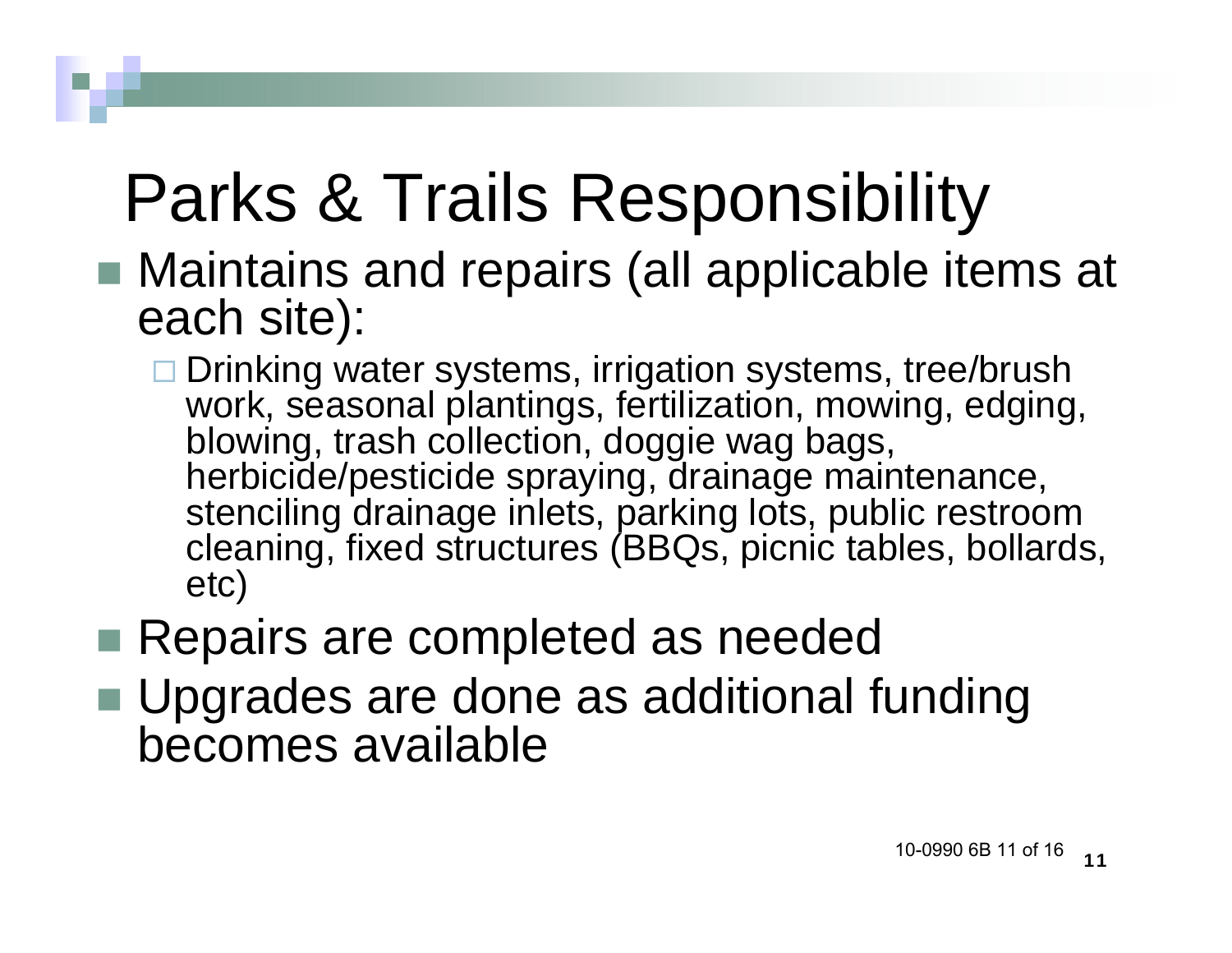## Real Property & Responsibility





- There are **hundreds** of sites that are not associated with routine maintenance schedules that include sites located on the West Slope, South Lake Tahoe Basin, and Tahoma locations
- Customary issues that are addressed include tree/brush removal, chipping, erosion control issues, fire safe issues, etc.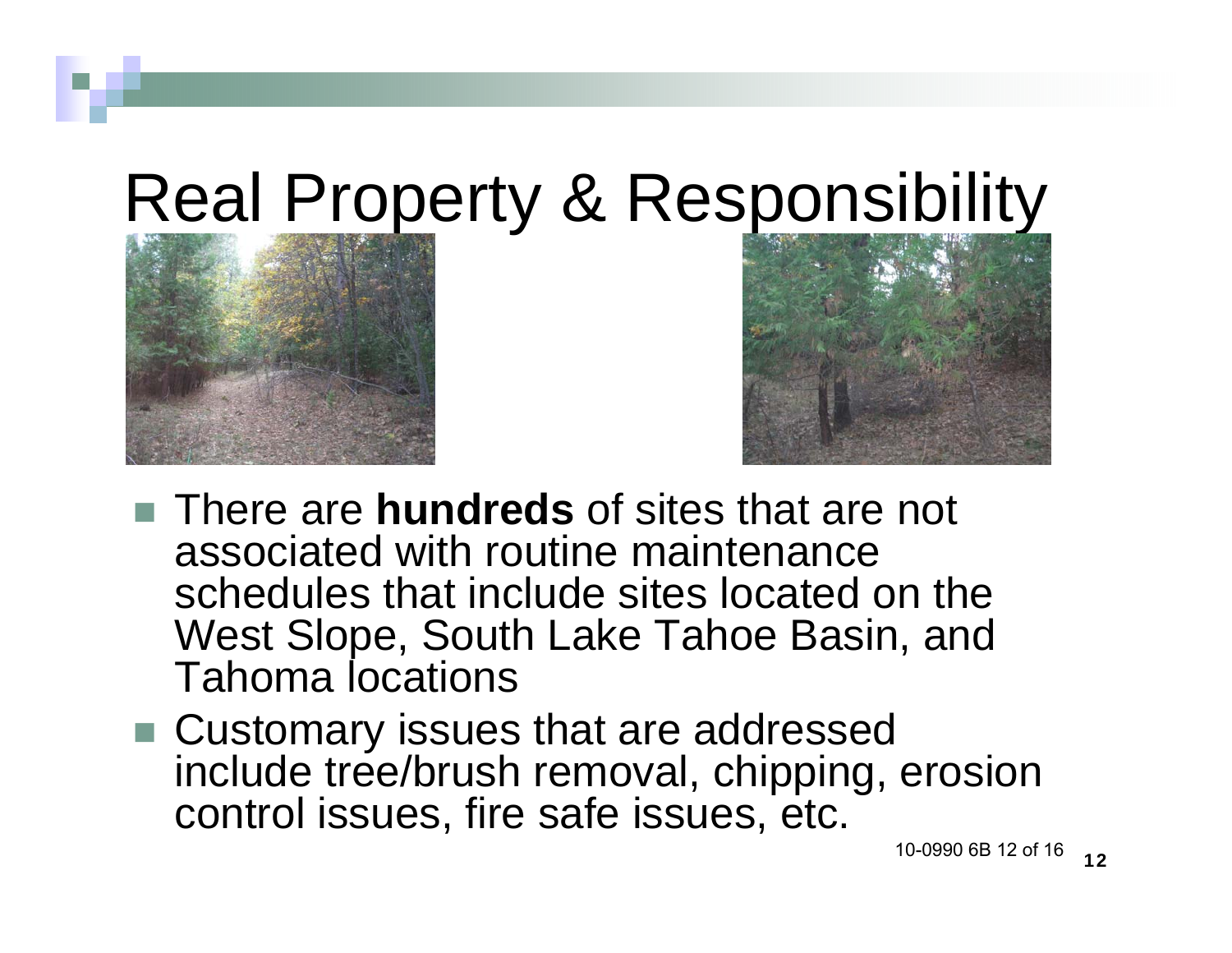## Level of Service Standards

- n. **HIGH LEVEL OF SERVICE – This is the desirable standard for the Department. However, this is not the current level of service. This level of service would be considered very "pro active". (Increased staffing required along with continued use of Extra Help and Inmate forces)**
	- □ Citizen complaints are very infrequent.
	- □ Areas are free of trash, weeds, and dead or stressed plants during work hours.
	- $\Box$ Obstructions and hazards are non existent during work hours.
	- $\Box$ No substantial loss of water due to breakage during work hours.
	- $\Box$ Facilities are visually appealing and manicured.
	- $\Box$ Frequent site inspections.
- n. **NORMAL LEVEL OF SERVICE- This is below the standard the Department is committed to providing, but is safe, sanitary, and will sustain plant life. This is the current level of service for most of the County grounds. (Utilizing Extra Help and Inmates)**
	- $\Box$ Citizen complaints infrequent but on the increase.
	- $\Box$ Hazards and complaints are generally responded to within 2-4 days.
	- $\Box$ Minor debris and trash is removed during normal litter removal as scheduled.
	- $\Box$ Increased water loss due to breakage.
	- $\Box$ Presentation of landscape is not manicured and is less visually pleasing.
	- $\Box$ Vegetation abatement to meet fire code.
- n. **BASIC LEVEL OF SERVICE- This is the least desirable. This level of service would be "reactive". (with reduced inmate forces, minimal to no Extra Help support)**
	- $\Box$ Minor debris would be ignored and weed control would be reduced.
	- $\Box$ General aesthetics would be poor and plant material health would decline.
	- $\Box$  Citizen complaints and hazards would be frequent. Response and prioritization would be based on safety, liability, and severity of situation.
	- $\Box$ Water system failures would be frequent. Some systems disconnected rather than be repaired.
	- $\Box$ Minimal number of site inspections.
	- $\Box$ Minimal vegetation abatement**.**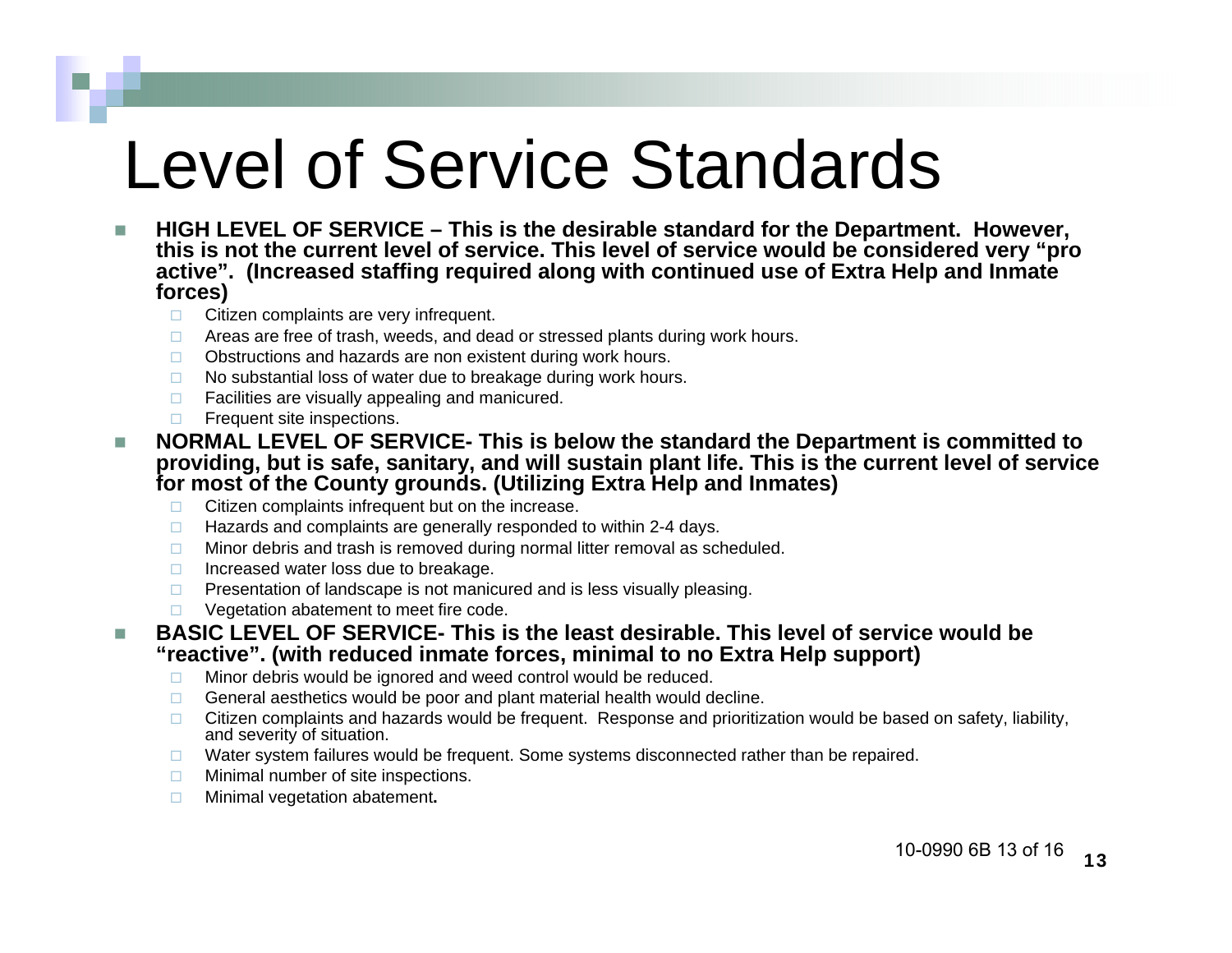# Current Level of Service

- The current level of service for our Parks & Grounds Maintenance Unit (without the elimination of "extra help" staff), can be viewed as "Normal Level of Service"
	- $\Box$  Hazardous/safety issues are generally responded to right away with the remaining items prioritized as time allows
	- Routine maintenance covers:
		- Cemeteries
			- □ 18 locations
		- $\blacksquare$  Facilities
			- 45 County owned sites
		- Parks & Trails
			- □ 5 Developed parks
			- □ 2 Undeveloped parks
			- □ 9 Miles of developed trails
			- □ Miles of undeveloped trails
		- Real Property
			- As needed

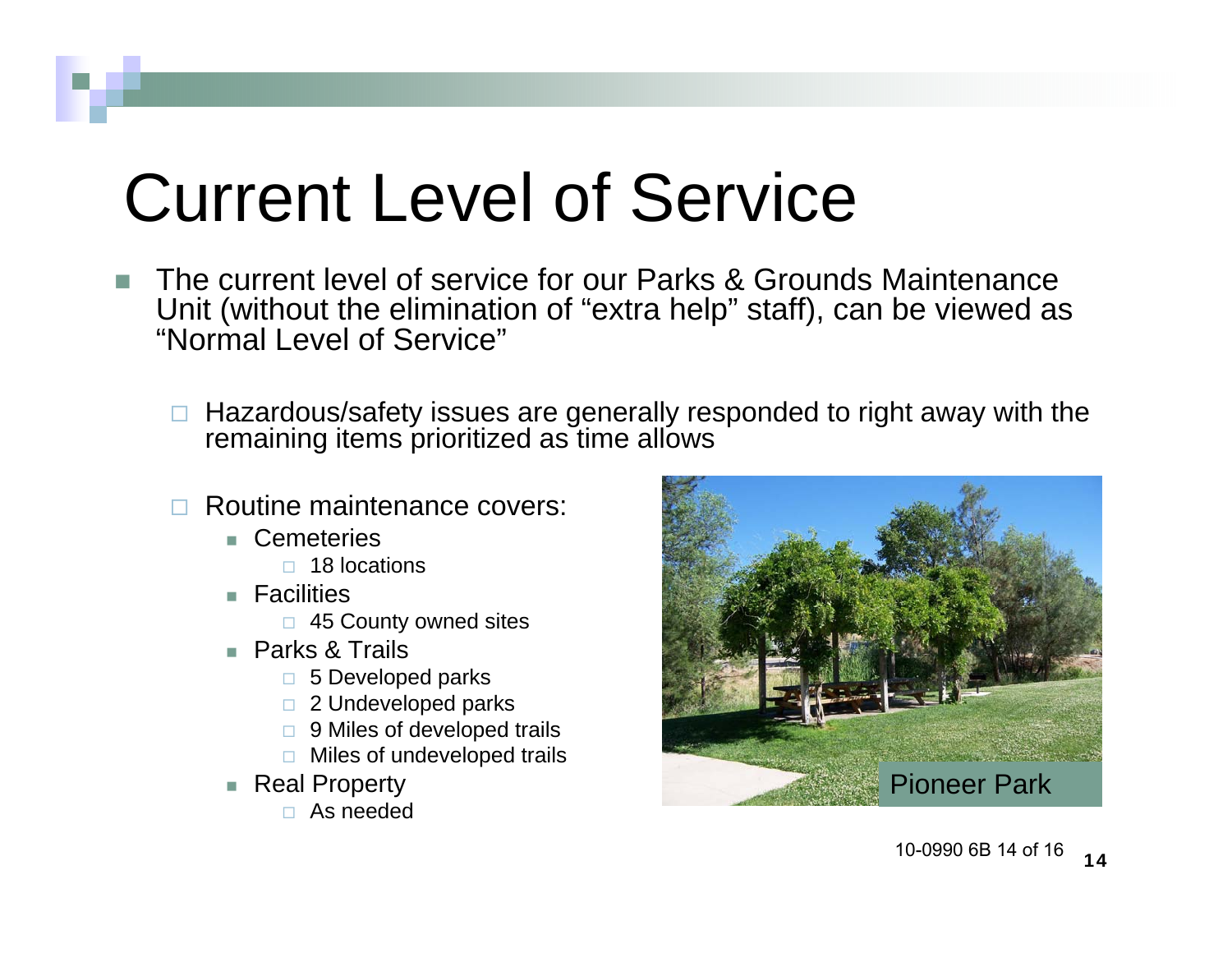### History of Grounds & Facilities Improvement/Additions

|           | <b>Added Facilities</b>                      |
|-----------|----------------------------------------------|
| 1995-1999 | Bradford Park (additional acre added)        |
| 2000-2004 | Henningsen Lotus Park                        |
|           | <b>SLT Juvenile Treatment Center</b>         |
|           | <b>EDH's Library</b>                         |
| 2005-2009 | Chili Bar                                    |
|           | <b>Placerville Union Cemetery</b>            |
|           | <b>EDH's Senior Center</b>                   |
|           | Missouri Flat Trail (within El Dorado Trail) |





Missouri Flat Trail During Construction 2009